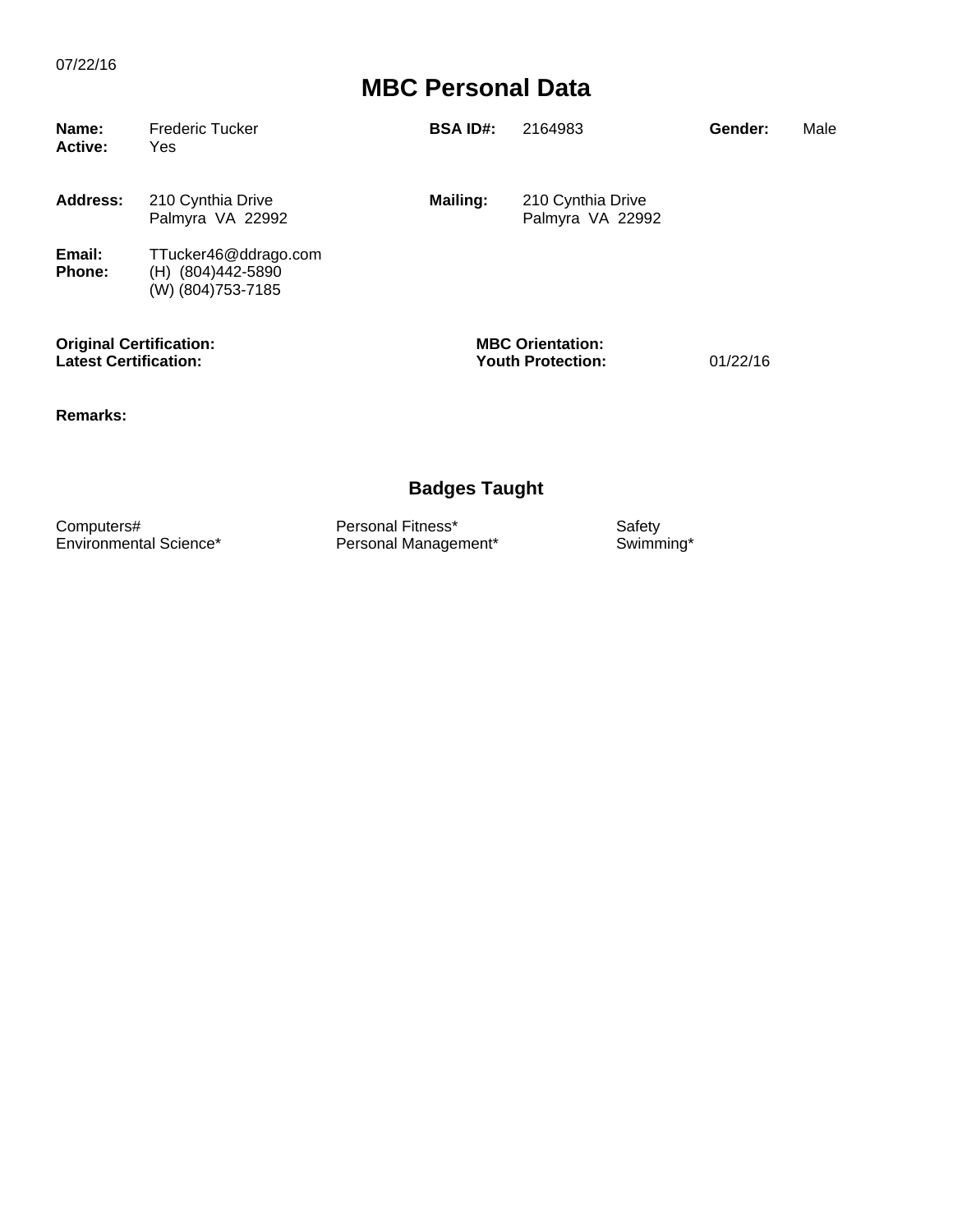| Name:<br><b>Active:</b>                                        | John Scouter<br>Yes                                                                       | <b>BSA ID#:</b> | 1298457                                             | Gender:  | Male |
|----------------------------------------------------------------|-------------------------------------------------------------------------------------------|-----------------|-----------------------------------------------------|----------|------|
| Address:                                                       | 123 Main St.<br>Scottsville VA 22993                                                      | Mailing:        | <b>PO Box 55</b><br>Lakeview VA 27711               |          |      |
| Email:<br><b>Phone:</b>                                        | woodstock@muuuuzic.com<br>(804)583-7734<br>(C)<br>(H) (804)442-1965<br>(W) (804) 580-6645 |                 |                                                     |          |      |
| <b>Original Certification:</b><br><b>Latest Certification:</b> |                                                                                           |                 | <b>MBC Orientation:</b><br><b>Youth Protection:</b> | 11/01/15 |      |

**Remarks:**

### **Badges Taught**

Camping\* Orienteering Wilderness Survival Orienteering<br>Whitewater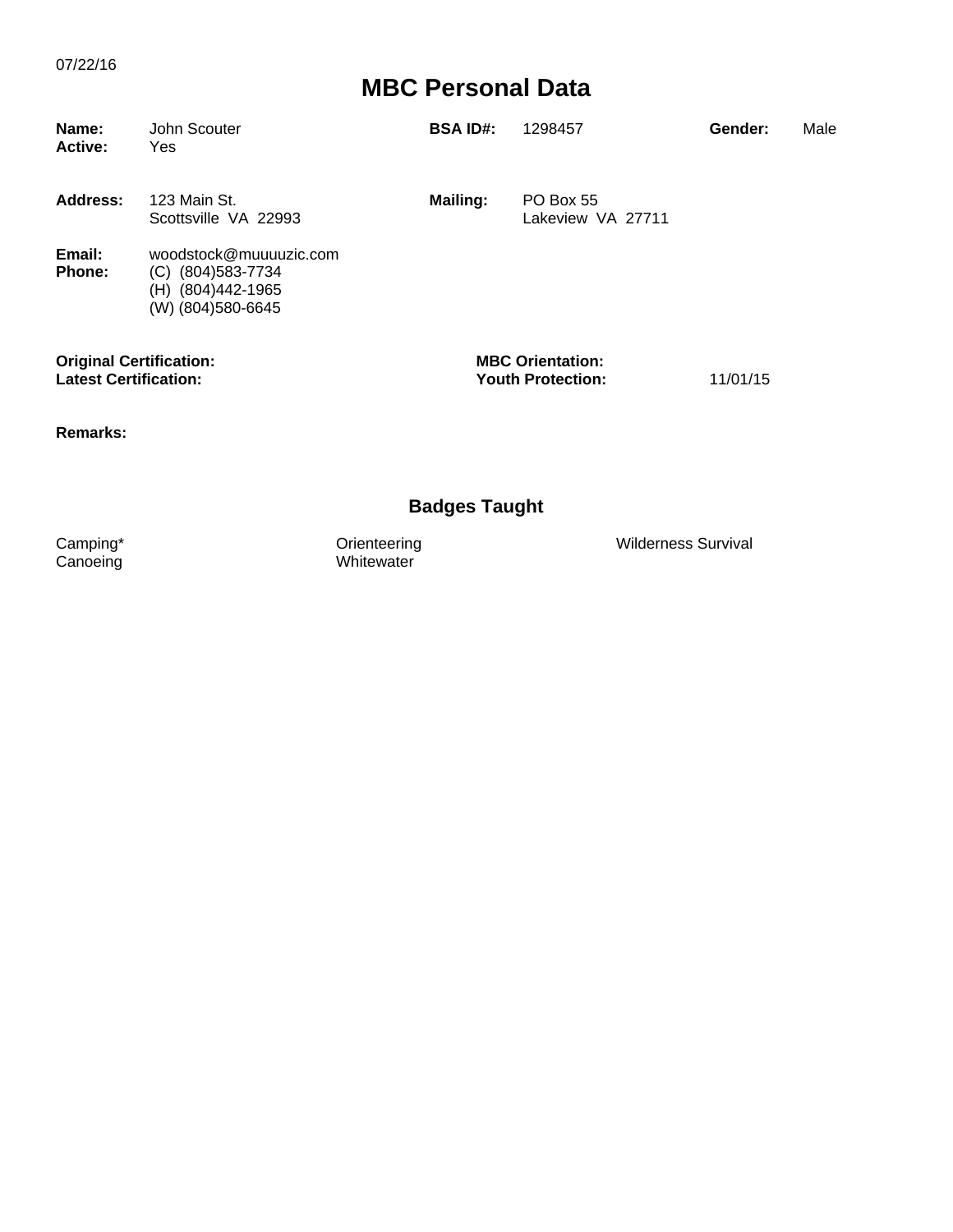| Name:<br><b>Active:</b>                                        | Lon Bennett<br>Yes                                                     |          | <b>BSA ID#:</b> |                                                     | Gender:              | Male |
|----------------------------------------------------------------|------------------------------------------------------------------------|----------|-----------------|-----------------------------------------------------|----------------------|------|
| Address:                                                       | 117 Lancaster Terrace<br>Scottsville VA 22993                          |          | Mailing:        | 117 Lancaster Terrace<br>Scottsville VA 22993       |                      |      |
| Email:<br><b>Phone:</b>                                        | steve_searls@computerpro.net<br>(H) (804)442-4391<br>(W) (804)282-7911 |          |                 |                                                     |                      |      |
| <b>Original Certification:</b><br><b>Latest Certification:</b> |                                                                        | 06/25/14 |                 | <b>MBC Orientation:</b><br><b>Youth Protection:</b> | 05/11/15<br>06/01/15 |      |

**Remarks:**

### **Badges Taught**

Drafting **Family Life Family** Life\* Emergency Preparedness\* Personal Fitness\*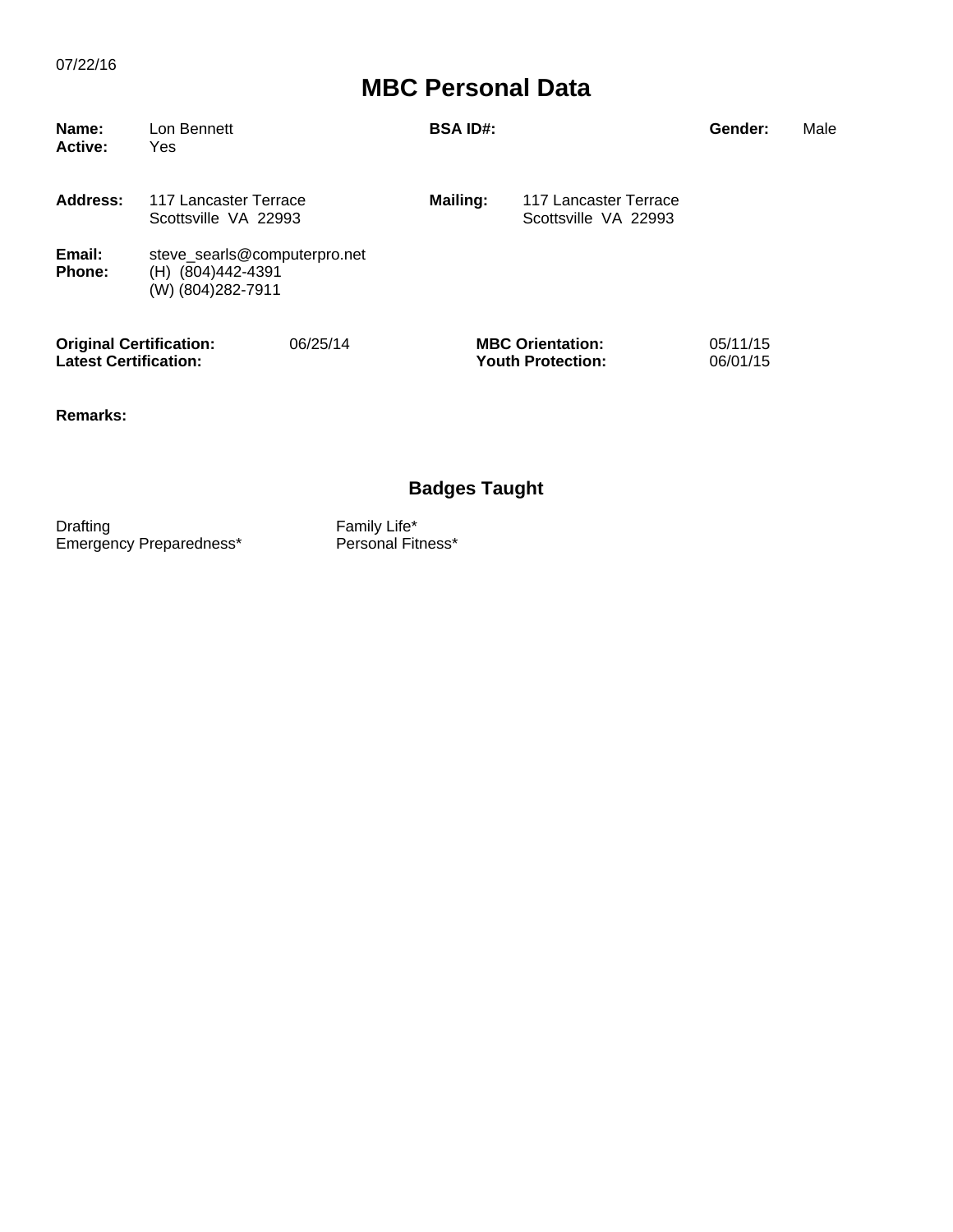| Name:<br><b>Active:</b> | Mary Scouter<br>Yes                                         | <b>BSA ID#:</b> | 1290572                        | Gender: | Female |
|-------------------------|-------------------------------------------------------------|-----------------|--------------------------------|---------|--------|
| Address:                | 123 Main St.<br>Scottsville VA 22993                        | Mailing:        | PO Box 55<br>Lakeview VA 27711 |         |        |
| Email:<br>Phone:        | mary@firemail.com<br>(H) (804)442-1965<br>(W) (804)720-2461 |                 |                                |         |        |

**Original Certification: MBC Orientation: Latest Certification: Youth Protection:** 11/01/15

**Remarks:**

#### **Badges Taught**

Basketry Citizenship In Nation\* Communication\* Citizenship In Communication\* Citizenship In Communication\* Citizenship In World\* Traffic Safety Citizenship In Community\*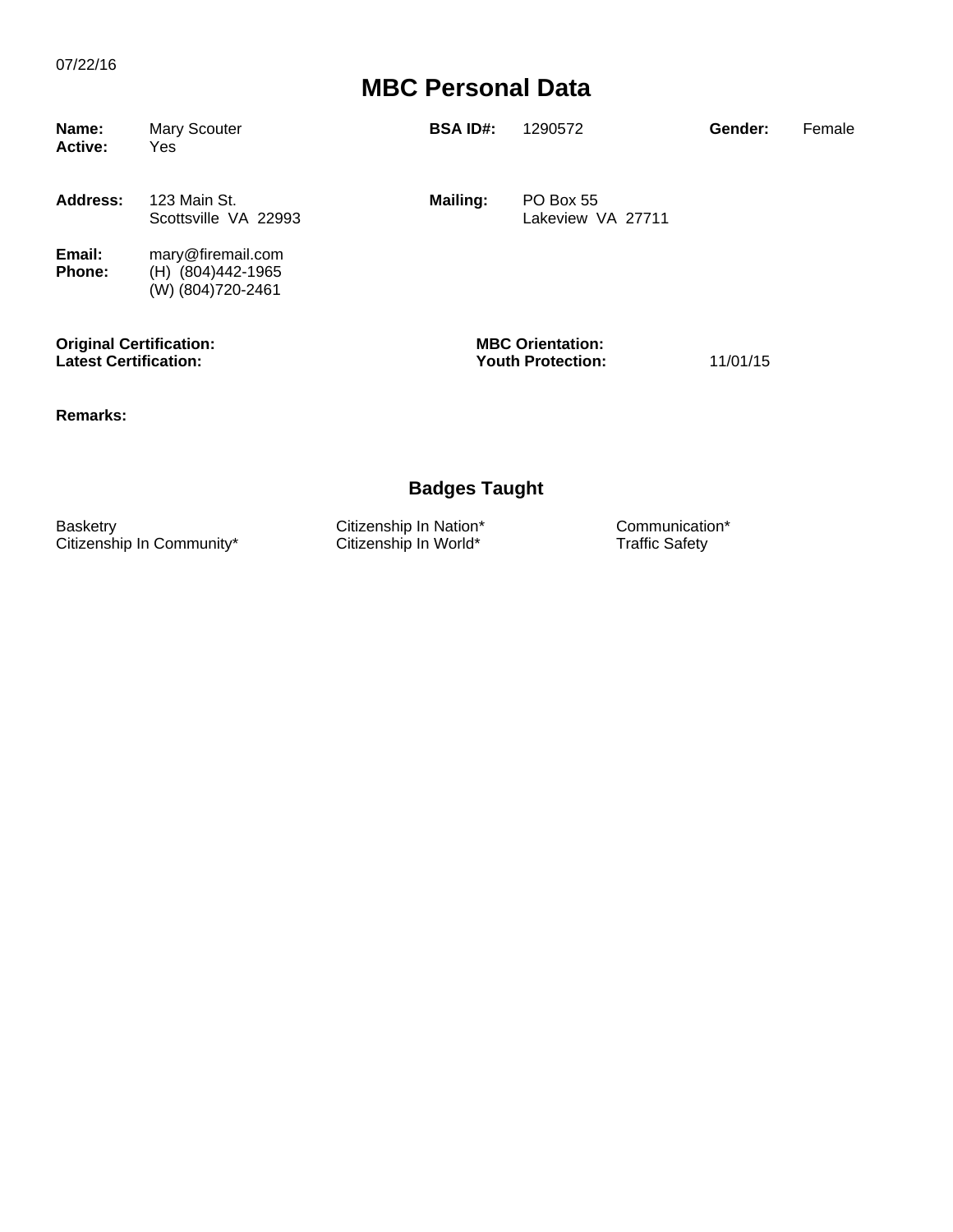| Name:<br><b>Active:</b> | Neil Neuben<br>Yes                                                                          | <b>BSA ID#:</b> | 8243641                               | Gender: | Male |
|-------------------------|---------------------------------------------------------------------------------------------|-----------------|---------------------------------------|---------|------|
| Address:                | 8810 Greenwood Rd<br>Palmyra VA 22992                                                       | Mailing:        | 8810 Greenwood Rd<br>Palmyra VA 22992 |         |      |
| Email:<br><b>Phone:</b> | harleyrider@joono.com<br>(804)577-9234<br>(C)<br>(804)442-7479<br>(H)<br>(W) (804) 555-9204 |                 |                                       |         |      |

**Original Certification: MBC Orientation: Latest Certification: Youth Protection:**

**Remarks:**

#### **Badges Taught**

Aviation Fish and Wildlife Leatherwork

Model Design